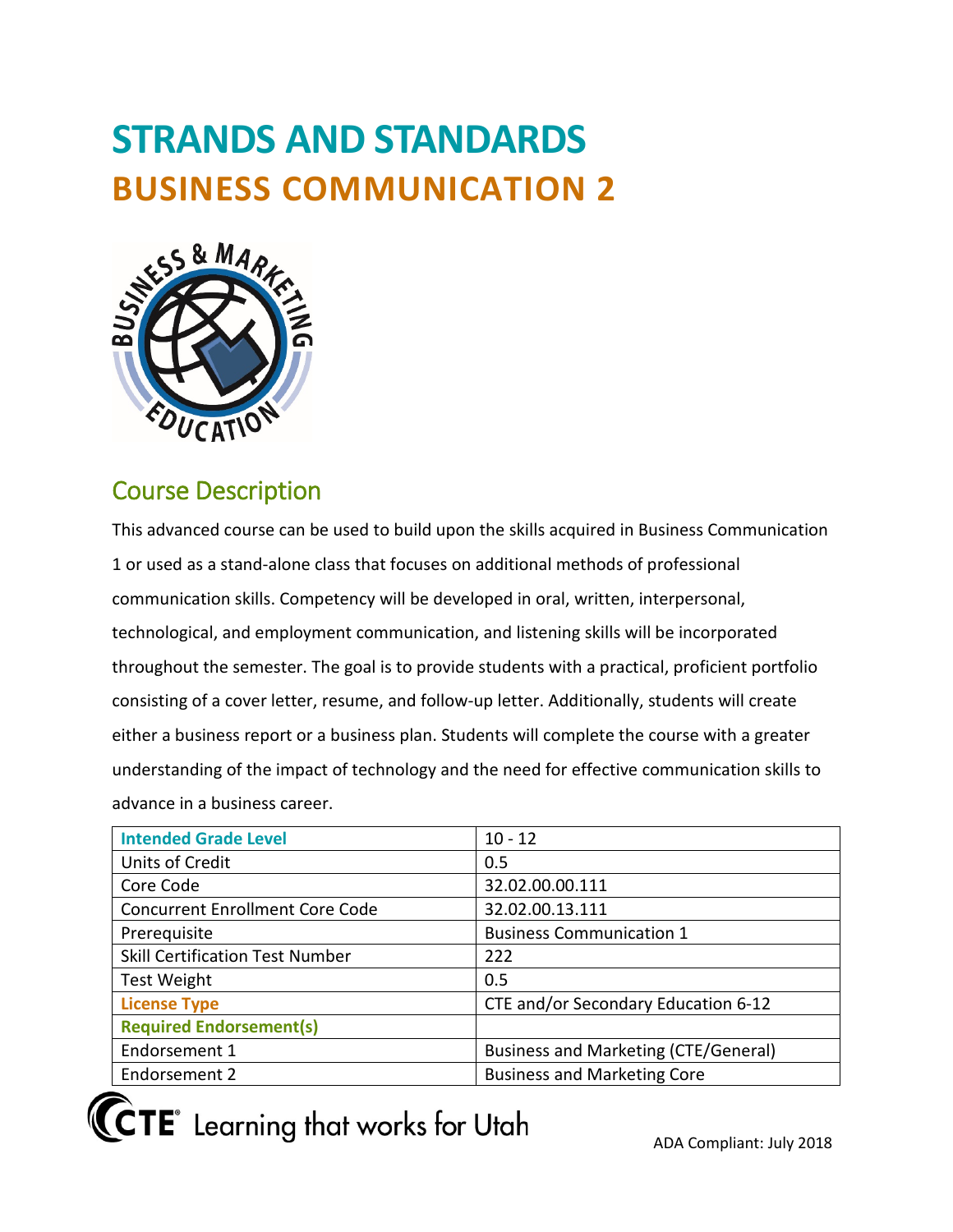## STRAND 1

#### **Students will develop and practice effective oral communication skills.**

#### Standard 1

If continuing from Business Communication 1, build on Strand 3, Standards 1-5

#### Standard 2

Evaluate oral presentations analytically and critically. (Videotaping presentations for evaluation is suggested.)

#### Standard 3

Develop a strategy and practice plan for both planned and impromptu presentations.

#### Standard 4

Construct and Develop competent speech communication skills based on research and written evaluation.

#### Standard 5

Explain how culture influences effective speaking.

#### Standard 6

Manage apprehension about communicating in public contexts.

#### Performance Skills

Deliver a professional oral presentation using an electronic slide show.

## STRAND 2

#### **Students will improve and demonstrate effective informational reading strategies.**

#### Standard 1

If continuing from Business Communication 1, build on Strand 4, Standards 1-4

#### Standard 2

Use basic research techniques to find and use a variety of primary and secondary sources.

#### Standard 3

 Read and report both in a written and in an oral format on current business articles. Evaluate content of articles in diverse formats and media.

#### Performance Skills

Read and report on several current business articles.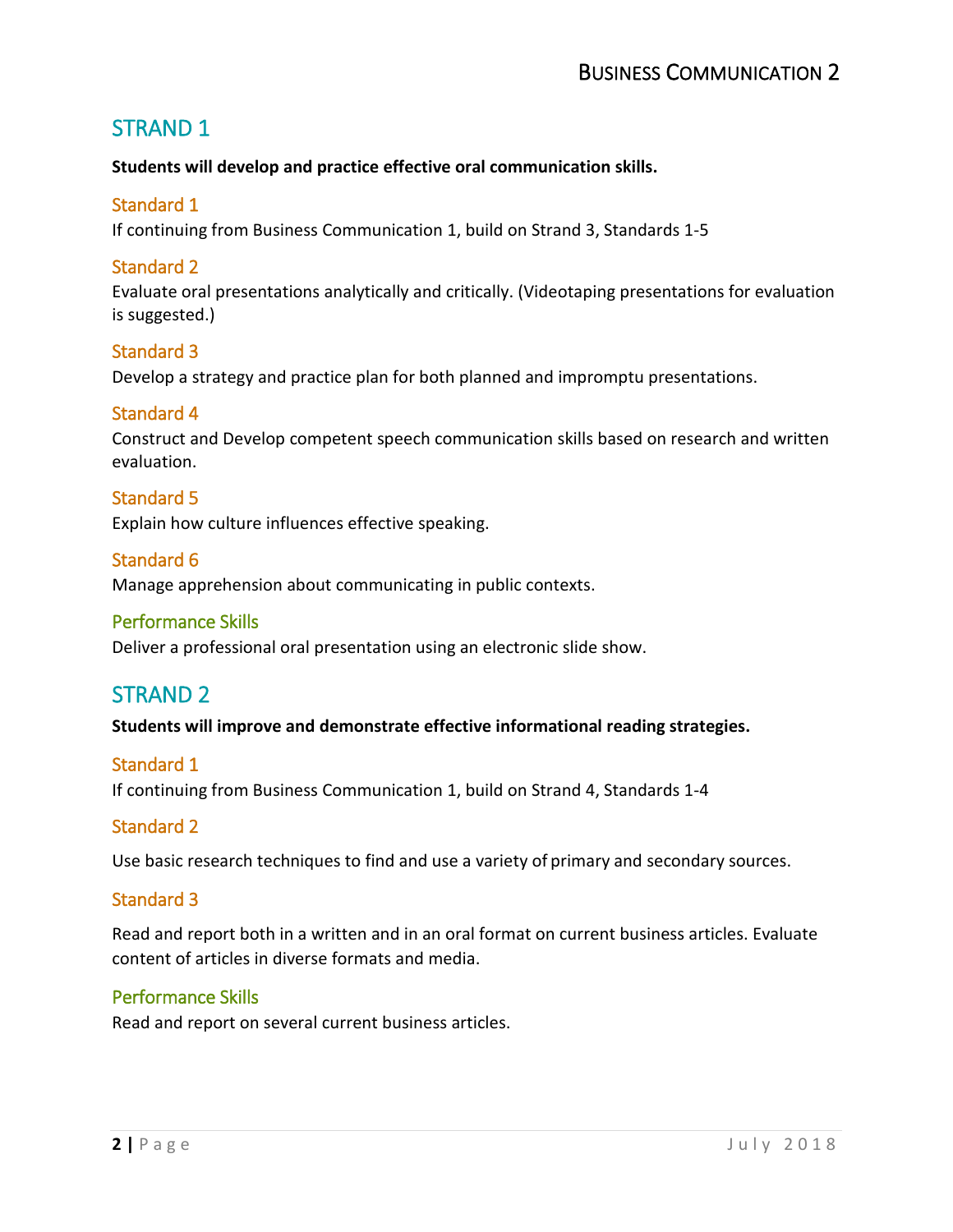## STRAND 3

#### **Students will compose an effective business report.**

#### Standard 1

Use research and the writing process (site-specific textual evidence) to do the following:

- Plan
- Compose
- Edit
- Publish

#### Standard 2

 Identify the parts of a business report: title page, table of contents, abstract/executive summary, body (including introduction and conclusion), references, and appendix.

- Use in-text citations, applying MLA or APA format.
- Create a References/Works Cited page.
- Enhance report by selecting, using, and labeling appropriate visuals (charts, graphs, tables, etc.).
- Distinguish between paraphrasing, plagiarism, and documentation.

#### Standard 3

Recognize the difference between and appropriate use for analytical and informational reports.

#### Performance Skills

 Create a business report OR business plan that includes a title page, table of contents, abstract/executive summary, body, references, and appendix.

## STRAND 4

#### **Students will use technology to enhance the effectiveness of communication.**

#### Standard 1

Practice and apply basic software applications.

 grammar check, layout, design, and graphics. • Refine and enhance documents as needed, using electronic spell check, thesaurus,

#### Standard 2

Understand basic business terminology, including WAN and LAN, cellular technology, voice recognition, Internet applications, and cloud computing.

#### Performance Skills

Use technology to enhance effectiveness of communication.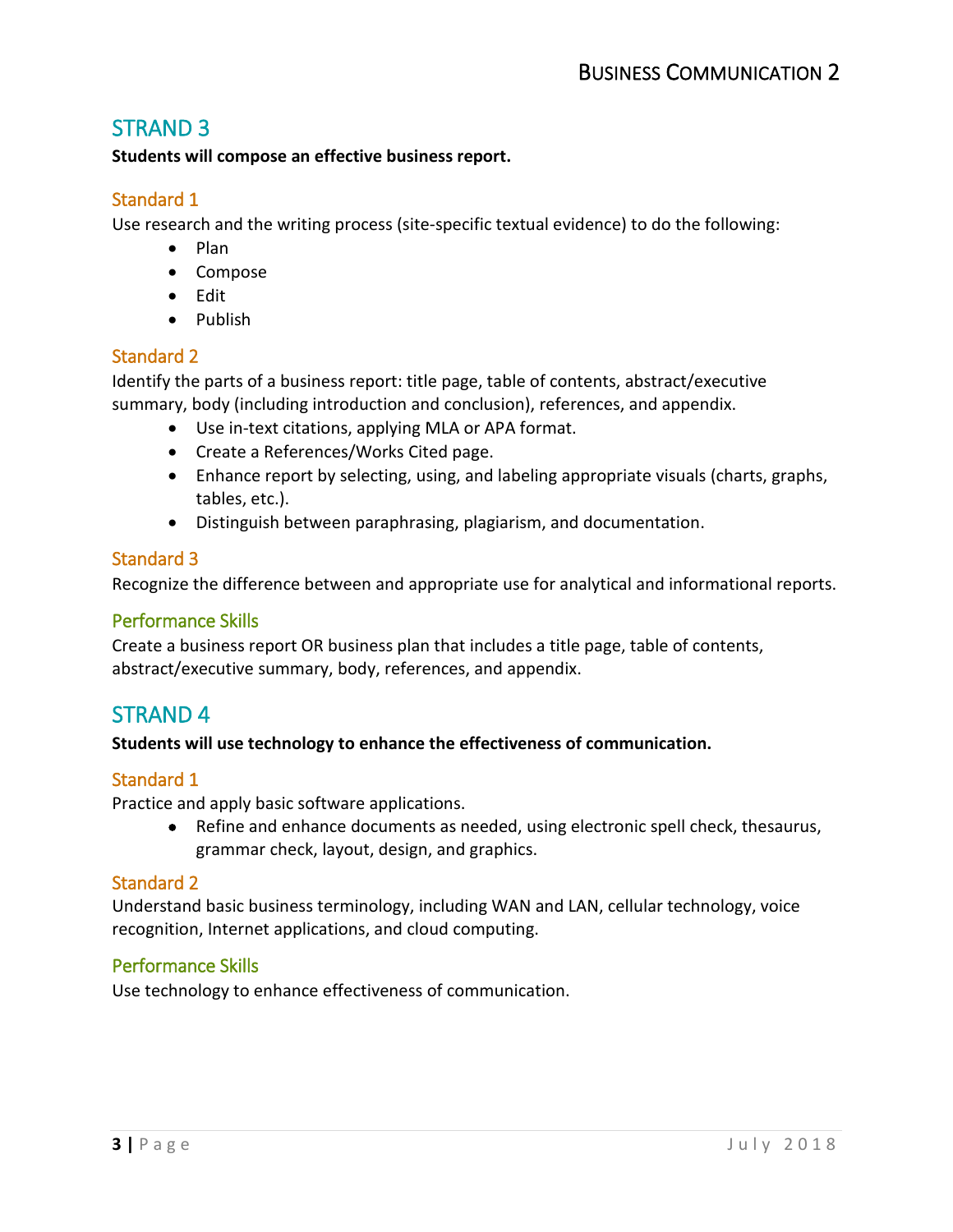## STRAND 5

 **Students will develop communication skills specific to an organization through professional leadership, personal ethics, and customer/business relationships.** 

#### Standard 1

Understand the importance of taking responsibility for oral and written communication.

#### Standard 2

Create an employment portfolio.

- Write an application/cover letter, resume, and follow-up letter for a simulated job opportunity.
- Identify the difference between chronological and functional resumes.
- Include the skills learned in Business Communication and any other skills certificates that have been earned on a resume.

#### Standard 3

Understand the application and interview process for employment.

- Complete a written or electronic job application form properly. Role-play interviews and demonstrate appropriate verbal and nonverbal communication.
- Differentiate among business attire (e.g., casual, business-casual, professional business, and formal attire) and select correct attire for specific situations.
- Prepare a list of questions to ask an interviewer and make a list of common mistakes made by interviewers and applicants.
- Use correct strategies for accepting or rejecting an offer.
- • Prepare a list of questions an interviewee may be asked; make sure they are openended and appropriate.

#### Standard 4

Understand the skills needed to maintain employment.

- Understand qualities that employers expect in employees.
- Examine legal and illegal employment practices.
- Practice basic etiquette in the workplace.

#### Performance Skills

 sheet, and follow-up letter. Create an employment portfolio that includes a job application, cover letter, resume, reference

## STRAND 6

 **Students will create an employment portfolio integrating all forms of communication in pursuit and retention of employment.** 

#### Standard 1

Understand the importance of taking responsibility for oral and written communication.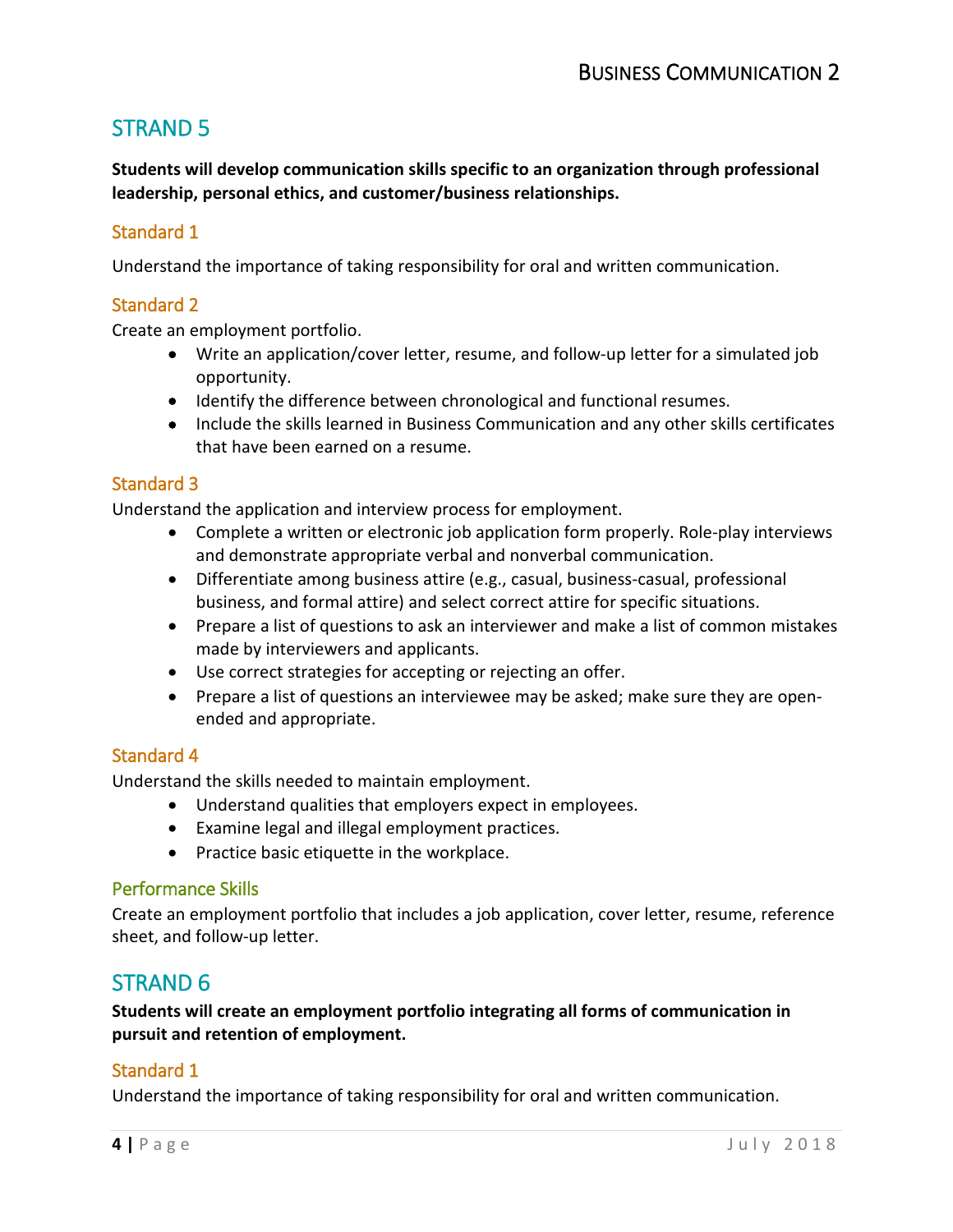#### Standard 2

 Understand appropriate professional behavior: office relationships, sexual harassment, politics, business ethics, and customer and employee rights.

• Apply course material to social civic, and ethical problems to develop responsible ways of thinking and acting.

#### Standard 3

Write short-term and long-term personal and professional goals.

#### Standard 4

Develop supervision techniques and customer service strategies.

- Practice relevant strategies for dealing with dissatisfied customers on the telephone, through face-to-face communication, and in writing.
- Identify situations in which technology can impact customer service.

#### Standard 5

 Improve listening, note taking and observational skills and use those skills to engage in the dialogue

#### Performance Skills

Role play job interviews as both the interviewer and the interviewee.

### STRAND 7

 **Students will present a professional oral report using technology to enhance the effectiveness of the presentation.** 

#### Standard 1

Create and organize a professional oral report.

- Construct (research, outline, and organize) public speeches.
- • Use correct grammar, spelling, and parallelism in both the presentation and oral report.
- Use primary sources to support ideas
- Create a Reference/Works Cited page with proper citations for sources.

#### Standard 2

Use appropriate nonverbal communication while presenting, including voice quality, eye contact, and hand gestures.

#### Standard 3

Create an effective electronic slide show to supplement the oral presentation. Create effective slide transitions, bullets, graphics, charts, backgrounds, custom animation, audio, and video in electronic slide show.